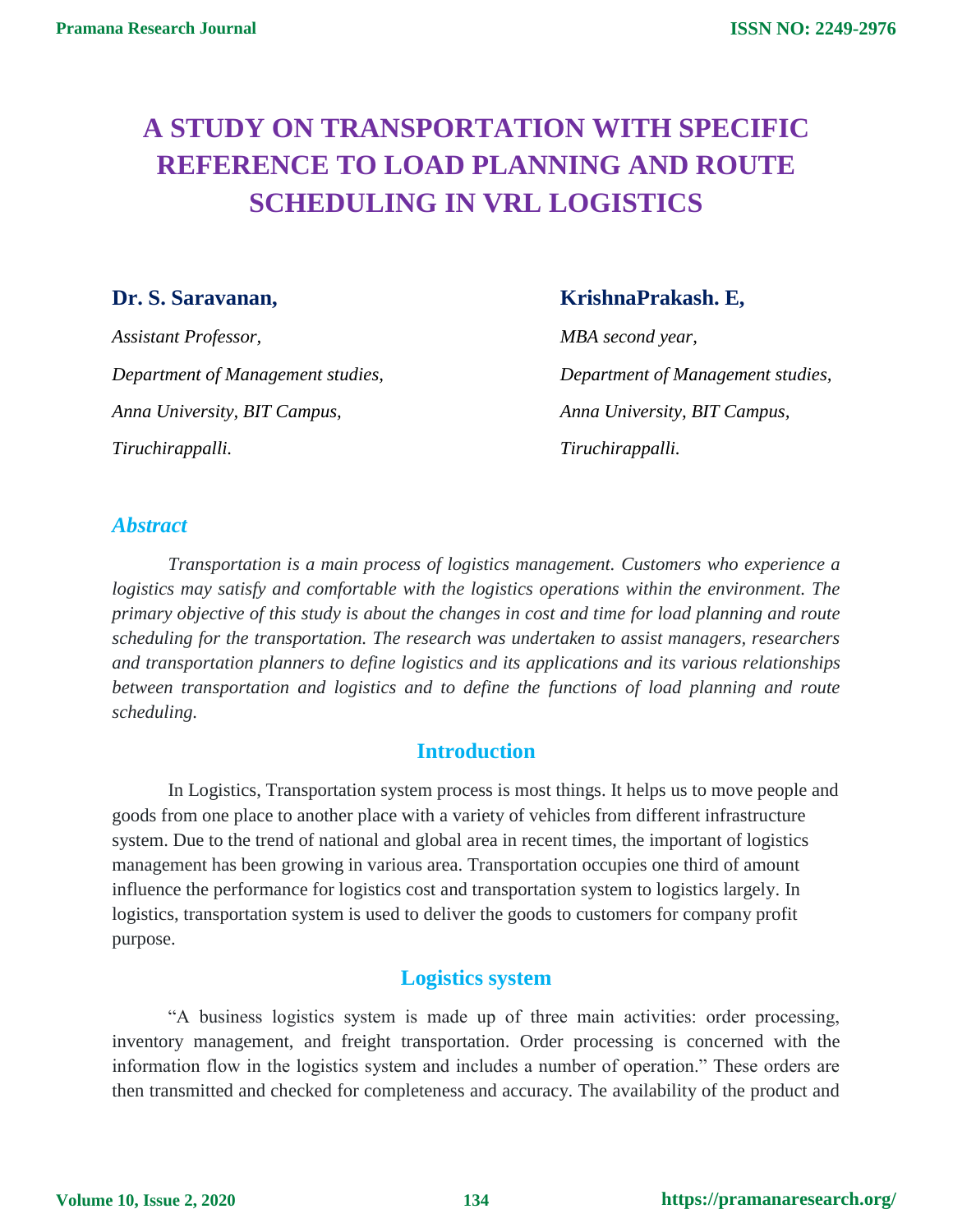the customer's credit status are verified. Finally, the product are retrieved from the stock packed, and delivered along with their shipping documents.

# **Transportation**

The transportation system is a logistics platform and its use and helpful to business plan, execute and optimize the physical movement of goods and vehicle are used for travelling for people and some variable items move from one place to another place.

## **Cost of transportation**

Transportation cost to be includes the meaning of transportation containers, corridors, pallets, terminals, labours, and time. It occupies an important ratio in logistics activities. Transportation system makes goods products moveable and provides time and regional efficiency to promote value added service under the least cost principle. It plays a major role in market. It cost will be less for small volume, low weight and high value products. The transportation cost will be higher for heavy volume, heavy weight and low value products.

## **Warehouse**

A warehouse is a place particularly designed for to store goods for some periods of time. Goods to be stored in warehouse has not yet been sold and are held in inventory until a buyer is found. A warehouse is used for retailers, the supply of manufacture s and wholesalers.

#### **3PL**

3PL is a service allows to outsource the operational logistics from warehousing, a way through to delivery and enable to focus on other part of business. These are all includes transportation, warehousing, picking and packing, inventory forecasting , order fulfilment, packaging and freight forwarding.

# **Load planning**

Load planning is a function in the transportation industry is particularly uses for logistics in that shipments combined , often turned into heavy or large loads to decrease the value amount of vehicles transport goods and therefore making the profit efficient to company.

Load planning process to plan the loading for

- Box trucks.
- Trailers.
- Semi-trailers,
- Containers in the cockpit.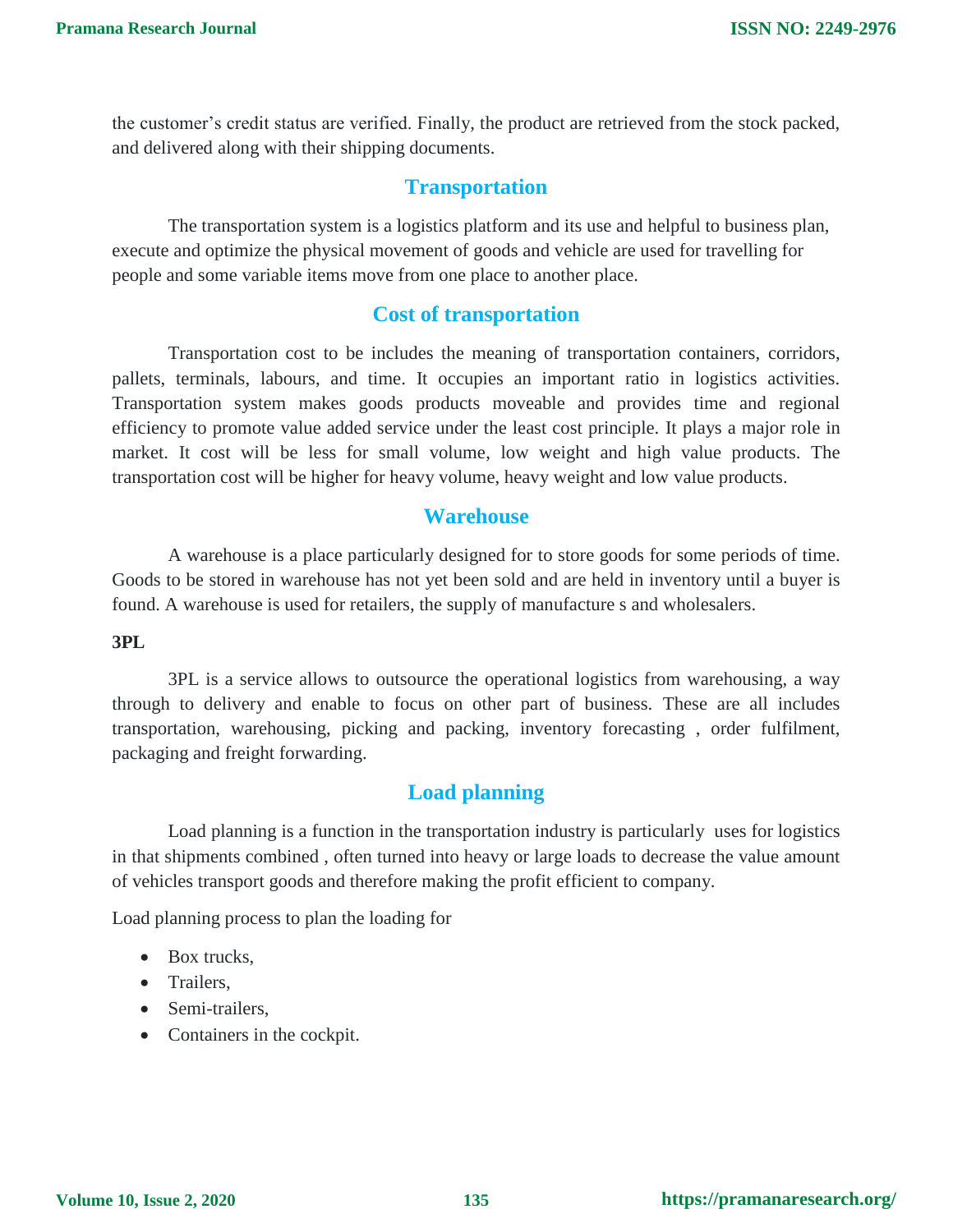# **Route scheduling**

Route scheduling is the process of an arrival assigning and service time for individual stop with drivers being assigning the shift to their working hours. It is mainly for routing and route scheduling to cut down the more expenses and mileage for vehicle and capital costs for trucks. In this route scheduling the important part of supply chain process related to both procurement and distribution. It is specific sequence in which the selecting transport, the vehicles should supply the demand by requesting quantities of goods at the right time.

## **Difference between routing and scheduling**

Routing is the functions of finding and researching the most efficient way to visit a stop. But scheduling is the function of arranging the stops in possible way of order, the factors of accounting such as traffic and customer availability. Scheduling is an important to planning and the process of assigning vehicles to the trips of a particular timetable. In this function variations to be based on the characteristics of problem and such as the number of depots or vehicle type.

# **Types of route scheduling**

- Separate single origin and destination,
- Multiple origin and destination point.

#### **Best ways:**

- Reduce the cost of vehicle,
- Reduce the particular distance,
- Reducing the travel time.

# **The dynamic problem in loading planning and route scheduling**

The dynamic elements include both new request arrivals and dynamic travel times. These will be described below, followed by a description of the system's operating mode.

#### **Dynamic elements**

**Customer requests:** New requests continuously occur during the day and must be inserted at least cost into the current planned routes.

**Travel times:** Three different elements are considered to set the travel time between two customer locations: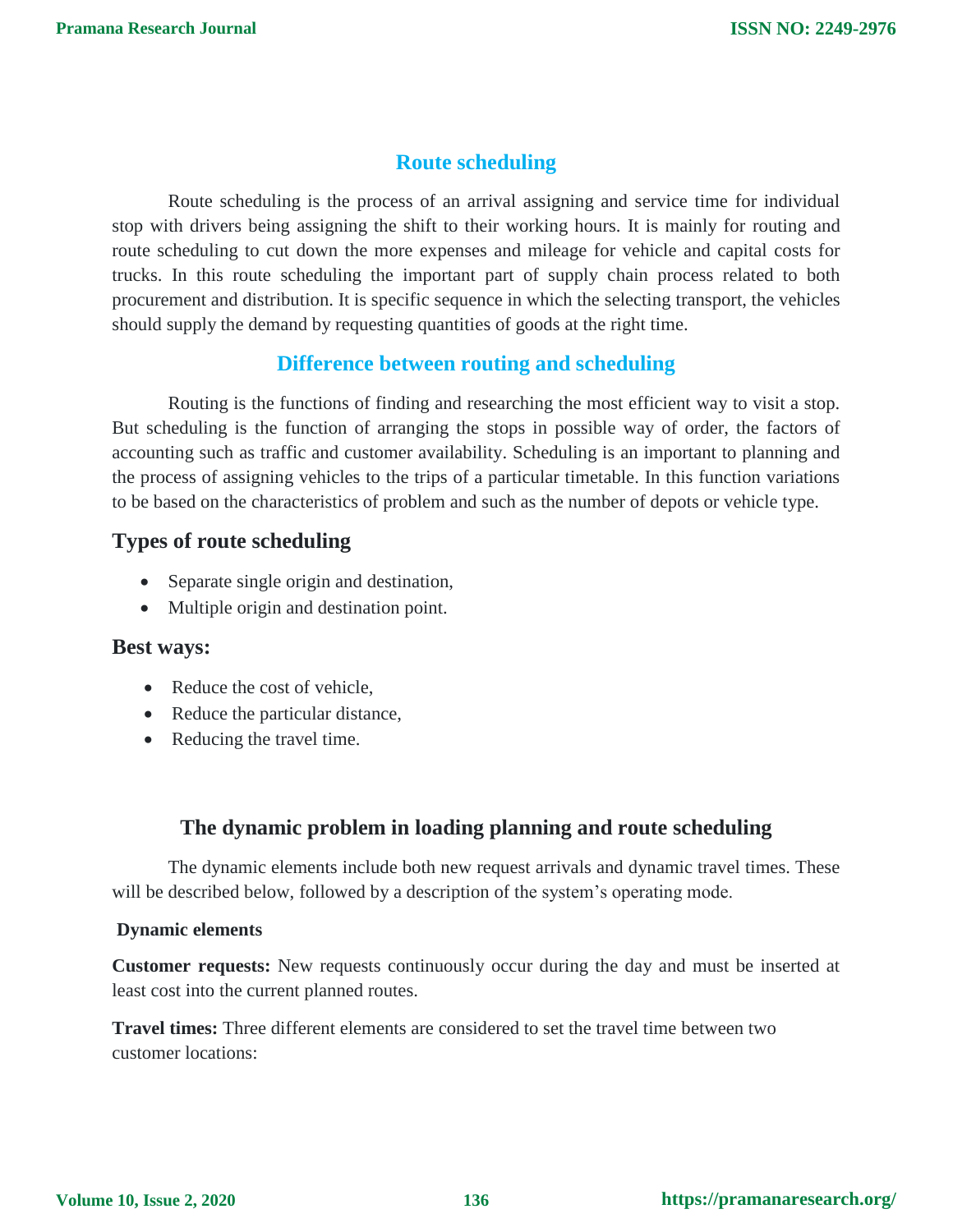**Long-term forecasts:** These travel time forecasts represent well documented long-term trends. It is not dynamic. These forecasts are time-dependent and vary depending on the time period (e.g., morning, lunch time, afternoon).

**Short-term forecasts:** When the vehicle is ready to depart from its current customer location, the travel time to its next destination is modified by a random uniform amount (positive or negative). This modification, which implies a rescheduling of the planned route, represents shortterm forecasts based on any new information available at this time.

**Dynamic perturbation:** The travel time to the next destination is finally perturbed by adding a value generated with a normal probability by law of mean 0. This perturbation represents any unforeseen events that may occur along the current travel leg and represents the truly dynamic component of the travel time. This perturbation is known to the dispatching system only when the vehicle arrives at its planned destination.

# **Packaging**

At the beginning of each goods and material flow there is the necessity to protect the goods from impacts during transport, transhipment and storage (TTS processes) from less quality of goods. This is mainly achieved by choosing a suitable packaging and by building so-called unit loads. In addition to its main function packaging needs to protect the goods during the TTS processes and the packaging had to meet the other requirements. In some cases, e.g., hazardous goods, it should also protect the workers and the environment from the unwanted sources. In order to facilitate efficient handling during these processes a packaging should have to allow for easier storage and transportation, e.g., in the form of uniform units which can be stacked or transported by conveyors. In the retail trade, packaging have a high marketing effect. It may offer customers and consumers a possible suitable effect, for example a unwanted seal or reuse for other purposes after the original contents have been removed. Finally, the identification and information effect plays an important role in identifying the goods within the material flow (e.g., by printed barcodes) as well as for the display of goods in the shop shelves. This variety of requirements, partly acts each other, and generally cannot be fulfilled by one single packaging alone, but only by a coordinated packaging system.

Types of packaging are also classified according to the waste they produce:

**Transport packaging:** Protecting the goods from the manufacturer to the distributor during the transportation.

**Sales packaging:** Packaging which are used by the final consumer for the transport of goods or until their consumption.

**Outer packaging:** Additional packaging of sales packaging which allow for distribution of the goods in the form of self-service, protect the goods against theft or serve as marketing media.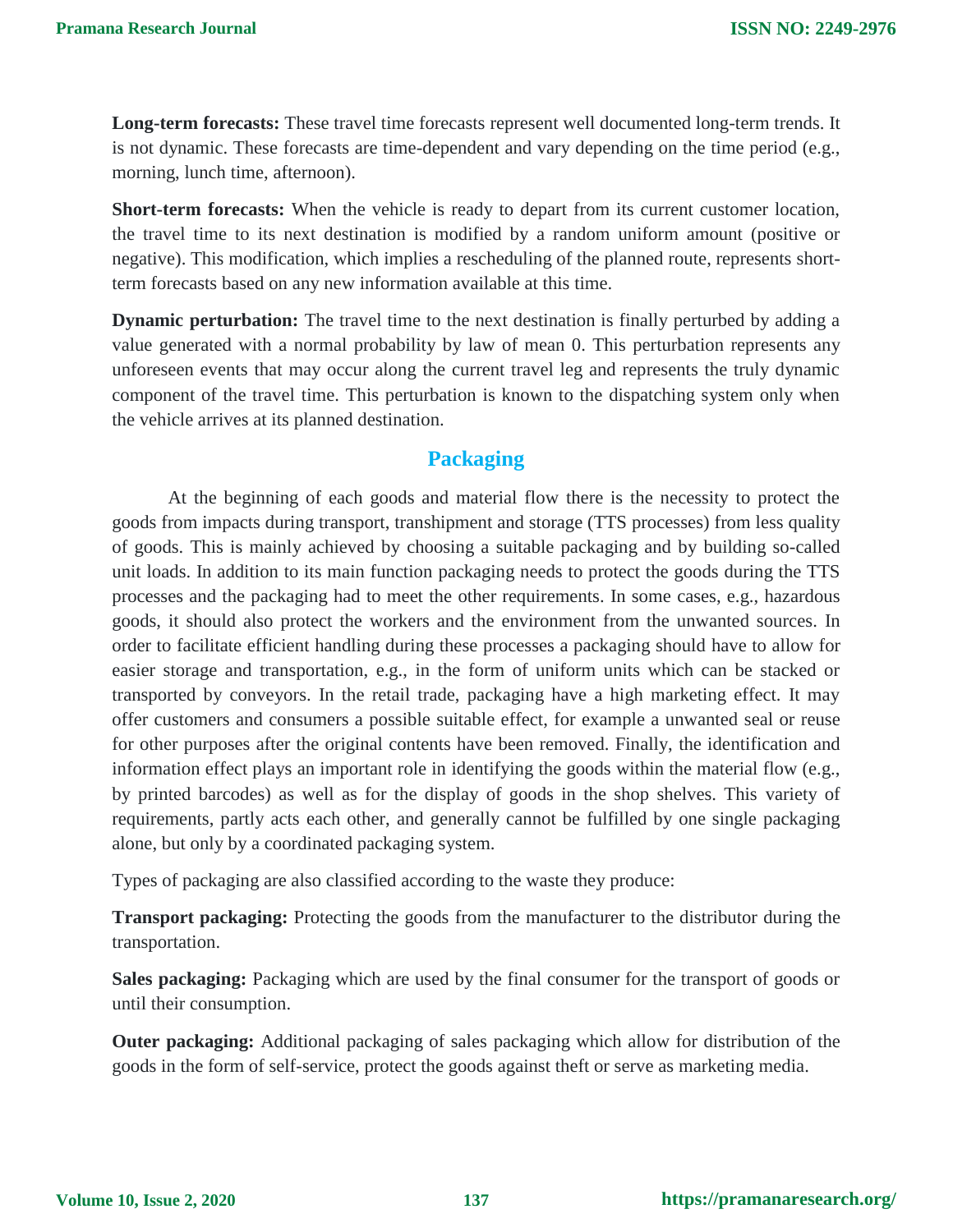# **Literature Review**

**Dr. S. Saravanan and Sathiyagothai B, Reverse logistics in food processing industries in India,** this study demonstrates that the Reverse Logistics (RL) is the process of backward flow of moving goods for the purpose of capturing value, proper disposal, remanufacturing and refurbishing activities.

**Improved route planning and scheduling of waste collection and transport Teemu Nuortioa, Jari Kytojokib , Harri Niskaa , Olli Braysy,** this paper describes the optimization of vehicle routes and schedules for collecting municipal solid waste in Eastern Finland.

**Vehicle routing and scheduling with dynamic travel times, Jean-Yves Potvina, Ying Xua, Ilham Benyahia**, in this paper, a dynamic vehicle routing and scheduling problem with time windows is described where both real-time customer requests and dynamic travel times are considered.

**A Brief Overview of Intermodal Transportation, Tolga Bektas, Teodor Gabriel Crainic,** this paper focuses on intermodal freight transportation broadly defined as a chain made up of several transportation modes that are more or less coordinated and interact in intermodal terminals to ensure door to door service.

**Intermodal Transportation Teodor Gabriel Crainic, Kap Hwan Kim,** The goal of the chapter is thus to be informative and provide a starting point for future research, by providing an overview of the evolution of the field and presenting methodological developments proposed to address a number of important operations and planning issues: system and service design, container fleet management, planning of container terminal operations, and national planning.

**Multi-objective simultaneous stowage and load planning for a container ship with container rehandle in yard stack, AkioImai, KazuyaSasaki, EtsukoNishimura, StratosPapadimitriou,** this paper is concerned with the ship's container stowage and loading parts that satisfy these two criteria.

**Bowersox D.J, Closs D.J, Helferich O.K(1986),** this study determines Logistics management and the integration of physical distribution, manufacturing support, material procurement, and material handling.

**An emergency logistics distribution approach for quick response to urgent relief demand in disasters Jiuh-BiingSheu**, this paper presents a hybrid fuzzy clusteringoptimization approach to the operation of emergency logistics co-distribution responding to the urgent relief demands in the crucial rescue period.

**Empty container management for intermodal transportation networks Sook Tying Choong, Michael H. Cole, Erhan Kutanoglu,** the analysis is based on an integer program that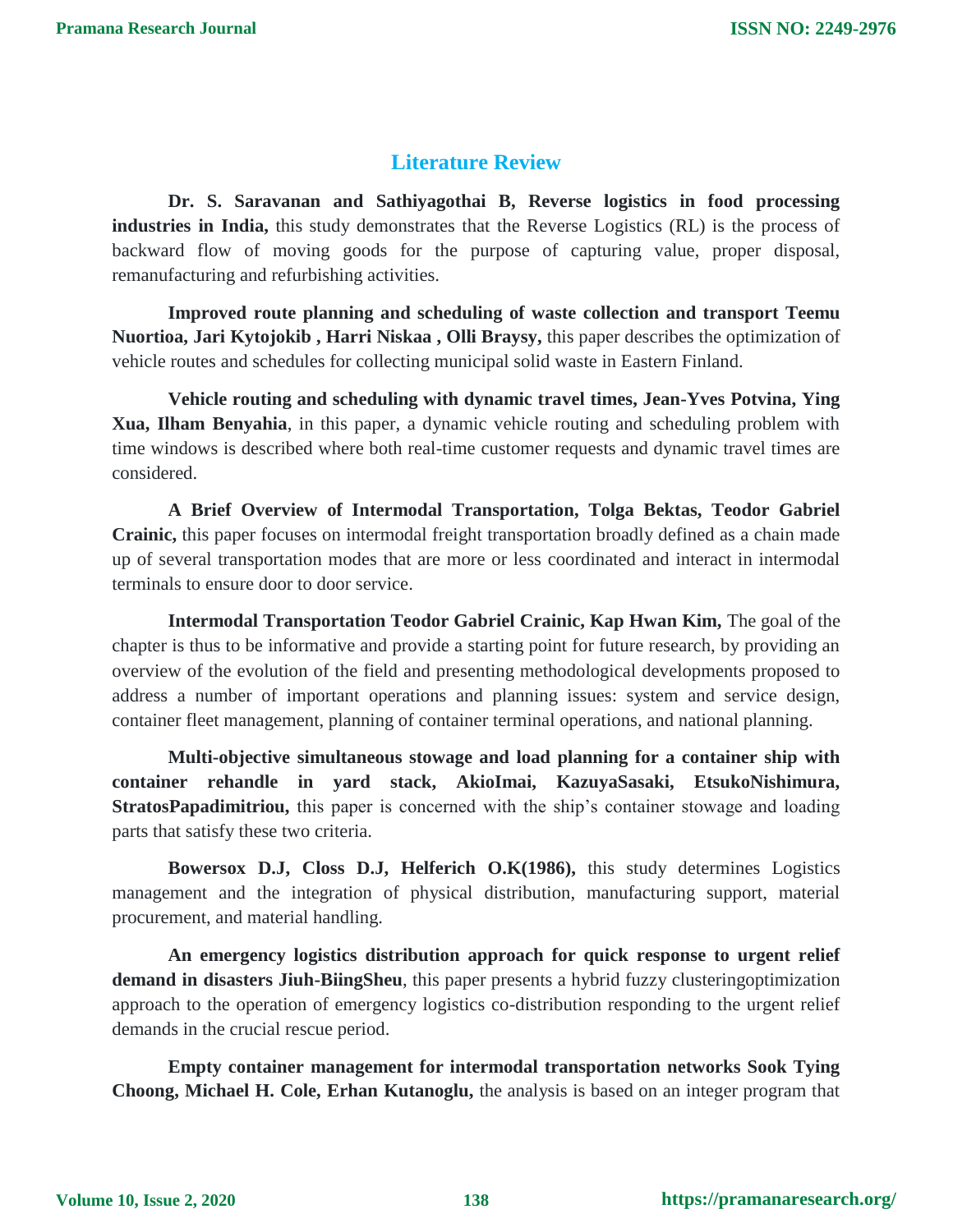seeks to minimize total costs related to moving empty containers, subject to meeting requirements for moving loaded containers.

**Integration of inventory and transportation decisions in a logistics system Qiu hong Zhao, Shuang Chen, Stephen C.H. Leung, K.K. Lai,** this paper addresses some of the challenges faced by a company which is responsible for delivering coal to its four subsidiaries situated along a river, through river hired or self owned vessel.

**Electric Vehicles in Logistics and Transportation: A Survey on Emerging Environmental, Strategic, and Operational Challenges by Angel Alejandro Juan, Carlos Alberto Mendez, Javier Faulin, Jesica de Armas and Scott Erwin Grasman**, the paper also analyzes how the introduction of EVs in L&T systems generates new variants of the wellknown Vehicle Routing Problem, one of the most studied optimization problems in the L&T field, and proposes the use of metaheuristics and simheuristics as the most efficient way to deal with these complex optimization problems.

**A hierarchical clustering and routing procedure for large scale disaster relief logistics planning, Linet Özdamar, Onur Demir,** this paper assess the performance of the algorithm by using large scale scenarios and find satisfactory results.

**The role of logistics chain Yung-yu TSENG, Wen Long YUE,** this paper defines the role of transportation in logistics for the reference of further improvement.

#### **Conclusion**

This study determines the changes in load planning and route scheduling for the transportation. This study may useful for logistics management in nearby future. This study may also helpful for reducing cost and time.

#### *Reference*

- *Dr. S. Saravanan & Sathiyagothai B, (2017).Reverse logistics in food processing industries in India. International Journal of Economics & Management Sciences, 408(6).*
- *Dr. S. Saravanan and D. Arunkumar, "A conceptual model of Logistics information system effectiveness on retail outlets towards customer service quality in Tiruchirappalli" International journal of management and commence innovations. Vol 3, Issue 2, pp: 1058-1062.*
- *Nuortio, T., Kytöjoki, J., Niska, H., & Bräysy, O. (2006). Improved route planning and scheduling of waste collection and transport. Expert systems with applications, 30(2), 223-232.*
- *Potvin, J. Y., Xu, Y., & Benyahia, I. (2006). Vehicle routing and scheduling with dynamic travel times. Computers & Operations Research, 33(4), 1129-1137.*
- *Bektas, T., & Crainic, T. (2007). A brief overview of intermodal transportation. CIRRELT.*